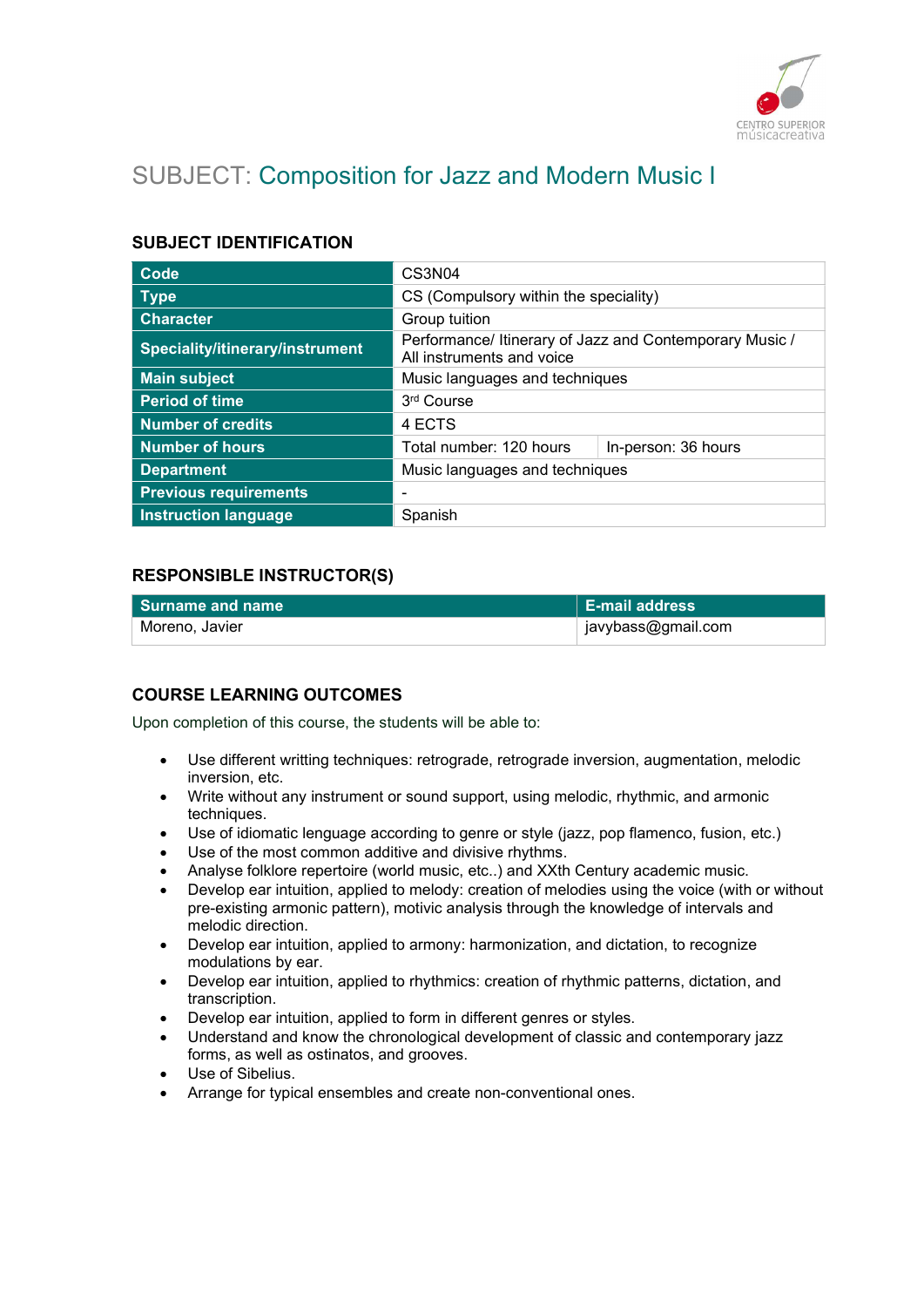

# COURSE CONTENT

| <b>Thematic block</b>                                                            | <b>Unit</b>                                                    |
|----------------------------------------------------------------------------------|----------------------------------------------------------------|
|                                                                                  | Theme 1. La Suite, the desired form                            |
| <b>Composition Thinking 1.</b>                                                   | Theme 2. The timeline and structures based on it               |
| (Preparation of the final<br>project)                                            | Theme 3. Writing by panels                                     |
|                                                                                  | Theme 4. The rhythmic character                                |
|                                                                                  | Theme 1. The rhythm in the motive and development              |
|                                                                                  | Theme 2. The intervals in the motive and development           |
|                                                                                  | Theme 3. The modes                                             |
|                                                                                  | Theme 4. Pentatonic and hexatonic scales                       |
| <b>Techniques and elements of</b><br>composition in the 20 <sup>th</sup> Century | Theme 5. Other scales                                          |
|                                                                                  | Theme 6. Chords in 3rd and 4th                                 |
|                                                                                  | Theme 7. Chords in 2 <sup>nd</sup> and chords with added notes |
|                                                                                  | Theme 8. Polychords                                            |

# STUDENT´S STUDY HOURS PLANNING

| <b>Activity type</b>                                           | <b>Total hours</b>    |
|----------------------------------------------------------------|-----------------------|
| <b>Theoretic activities</b>                                    | 50 hours              |
| <b>Practice activities</b>                                     | 44 hours              |
| Other mandatory training activities (seminars, workshops etc.) | 8 hours               |
| <b>Test taking</b>                                             | 6 hours               |
| <b>Student self-study hours</b>                                | 120 hours             |
| <b>Practice preparation</b>                                    | 42 hours              |
| <b>Total studying hours</b>                                    | $108+162 = 270$ hours |

# **METHODOLOGY**

| <b>Theoretical activities</b>                                                | - Explanation of different techniques and elements for composition<br>- Proposal of mid-term assignments                             |
|------------------------------------------------------------------------------|--------------------------------------------------------------------------------------------------------------------------------------|
| <b>Practical activities</b>                                                  | - Listening and reading of diverse music pieces XX and XXI century.<br>- Correction and follow-up of mid-term and final assignments. |
| <b>Other training mandatory</b><br>activities (workshops,<br>seminars, etc.) | - Meet the Artists (MTA) sessions, concerts, rehearsals and other<br>relevant events linked to the subject.                          |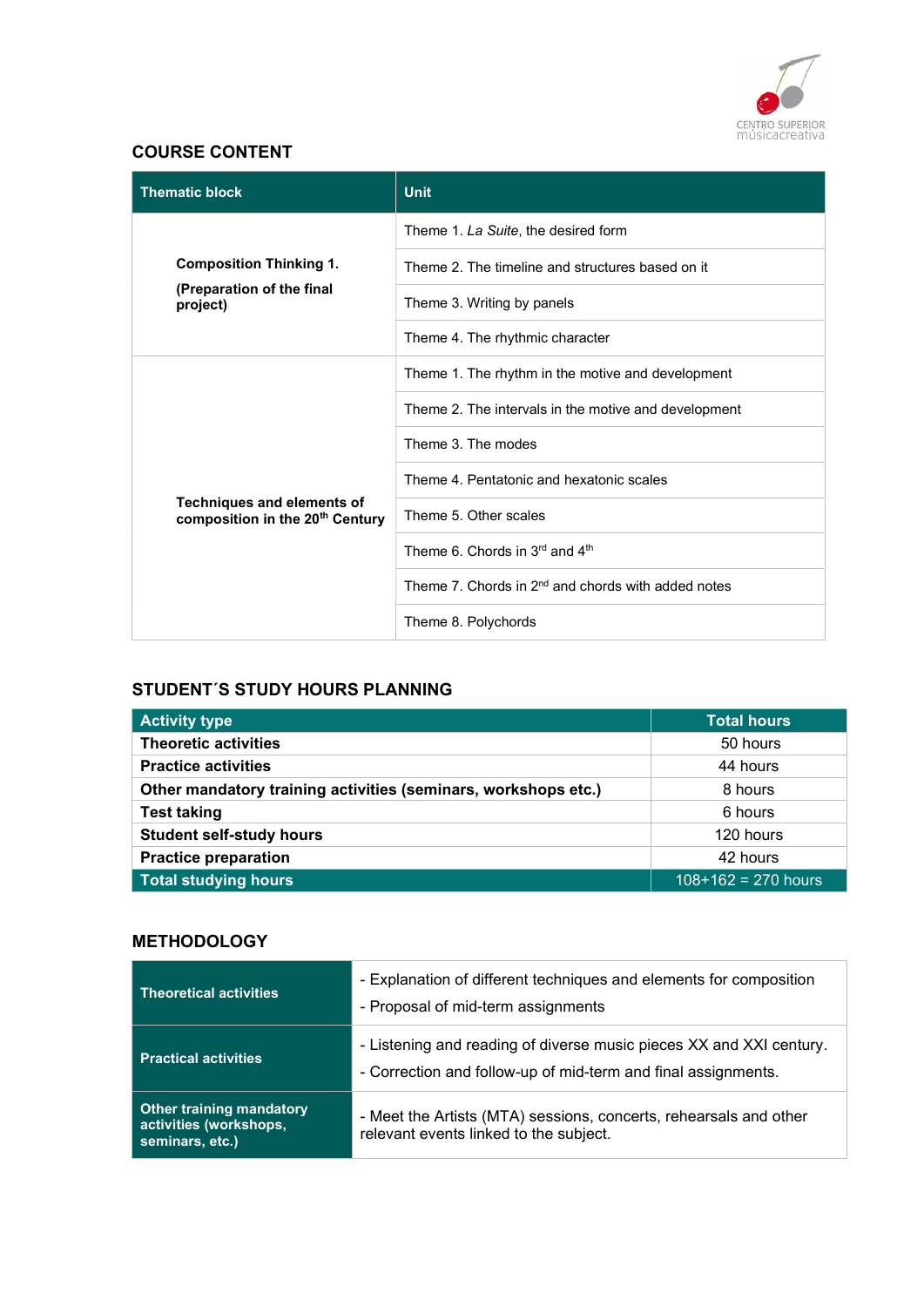

## ASSESSMENT TOOLS

|                                                                                 | Participation: The students must actively participate in class, proving<br>interest and/or understanding of the content covered.                                                                                                         |
|---------------------------------------------------------------------------------|------------------------------------------------------------------------------------------------------------------------------------------------------------------------------------------------------------------------------------------|
| <b>Theoretical activities</b>                                                   | Continuous evaluation: The students must fulfil the requested<br>assignments during the whole academic course, proving research<br>ability and practice synthesis skills concerning theoretical concepts<br>linked to performance.       |
|                                                                                 | <b>Participation:</b> The students must actively participate in class, proving<br>interest and/or understanding of the content covered.                                                                                                  |
| <b>Practical activities</b>                                                     | Continuous evaluation: The students must fulfil the requested practical<br>assignments during the whole academic course based on to team-<br>work dynamics and also prove writing and oral skills, beside<br>performing skills.          |
|                                                                                 | Performance exams: The students must take at least two exams<br>during the academic course in order to show the practical skills<br>acquired and the practical assimilation of the course contents,<br>following the tests instructions. |
| <b>Other educational mandatory</b><br>activities (workshops,<br>seminars, etc.) | Participation: The students must actively participate in the different<br>relevant events as considered by the subject instructor or by the<br>degree coordinators.                                                                      |

### ASSESSMENT CRITERIA

| <b>Theoretical activities</b>                                                | To prove knowledge of the techniques explained in class and be able<br>to provide detailed information about each of them.                                                                                                                                 |
|------------------------------------------------------------------------------|------------------------------------------------------------------------------------------------------------------------------------------------------------------------------------------------------------------------------------------------------------|
|                                                                              | To compose 12 short music pieces with different instrumentation,<br>applying the acquired knowledge to each piece.                                                                                                                                         |
| <b>Practical activities</b>                                                  | For each theme, the student will have to compose 1 or 2 pieces of 2<br>minutes each. The instrumentation for each piece will include<br>percussion, solo piano, string duet, wood winds trio, trio with piano,<br>wind quintet, ensemble and two marimbas. |
| <b>Other training mandatory</b><br>activities (workshops,<br>seminars, etc.) | To attend and participate in the relevant events for their education<br>(Meet the artists sessions, invited professors sessions, concerts and<br>rehearsals)                                                                                               |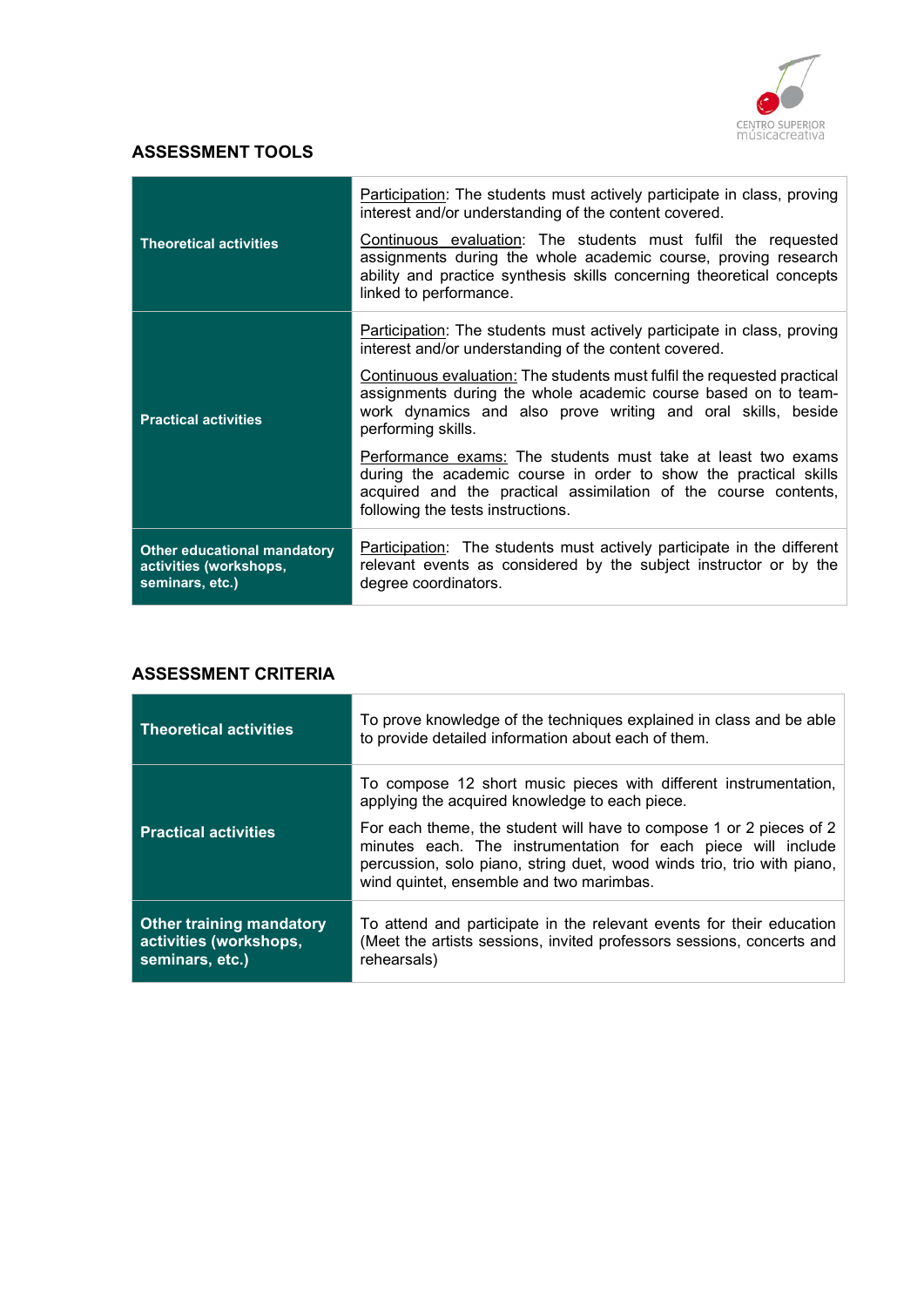

### GRADE DETERMINATION SYSTEM

#### Grade determination system in continuous assessment

|                       | Grade percentage |
|-----------------------|------------------|
| Participation         | 10%              |
| Continuous assessment | 30%              |
| Mid-term exam         | 30%              |
| Final exam            | 30%              |
| Total                 | 100%             |

#### Grade determination system in cases of loss of continuous assessment right

|                        | <b>Grade percentage</b> |
|------------------------|-------------------------|
| Final exam             | 80%                     |
| $\tau$ <sub>otal</sub> | 80%                     |

#### Grade determination system for the extraordinary assessment call

|             | Grade percentage |
|-------------|------------------|
| Retake exam | 100%             |
| Total       | 100%             |

#### Grade determination system for students with disabilities

In principle, the grade determination system for students with disabilities will be carried out following the criteria set for the rest of the students, ensuring equal opportunities and conditions for all the students. However, if necessary, the instructor in charge will take into account the type of disability of the concerned student. Should the situation apply, the assessment conditions will be adapted in accordance to the limitations of the corresponding disability.

These considerations will be established once the concerned student enrols in the corresponding courses. For the official records, the student and/or the student representative will be requested to present the corresponding disability report for the official accreditation.

|                       | <b>Grade percentage</b> |
|-----------------------|-------------------------|
| Participation         | 10%                     |
| Continuous evaluation | 30%                     |
| Mid-term exam         | 30%                     |
| Final exam            | 30%                     |
| Total                 | 100%                    |